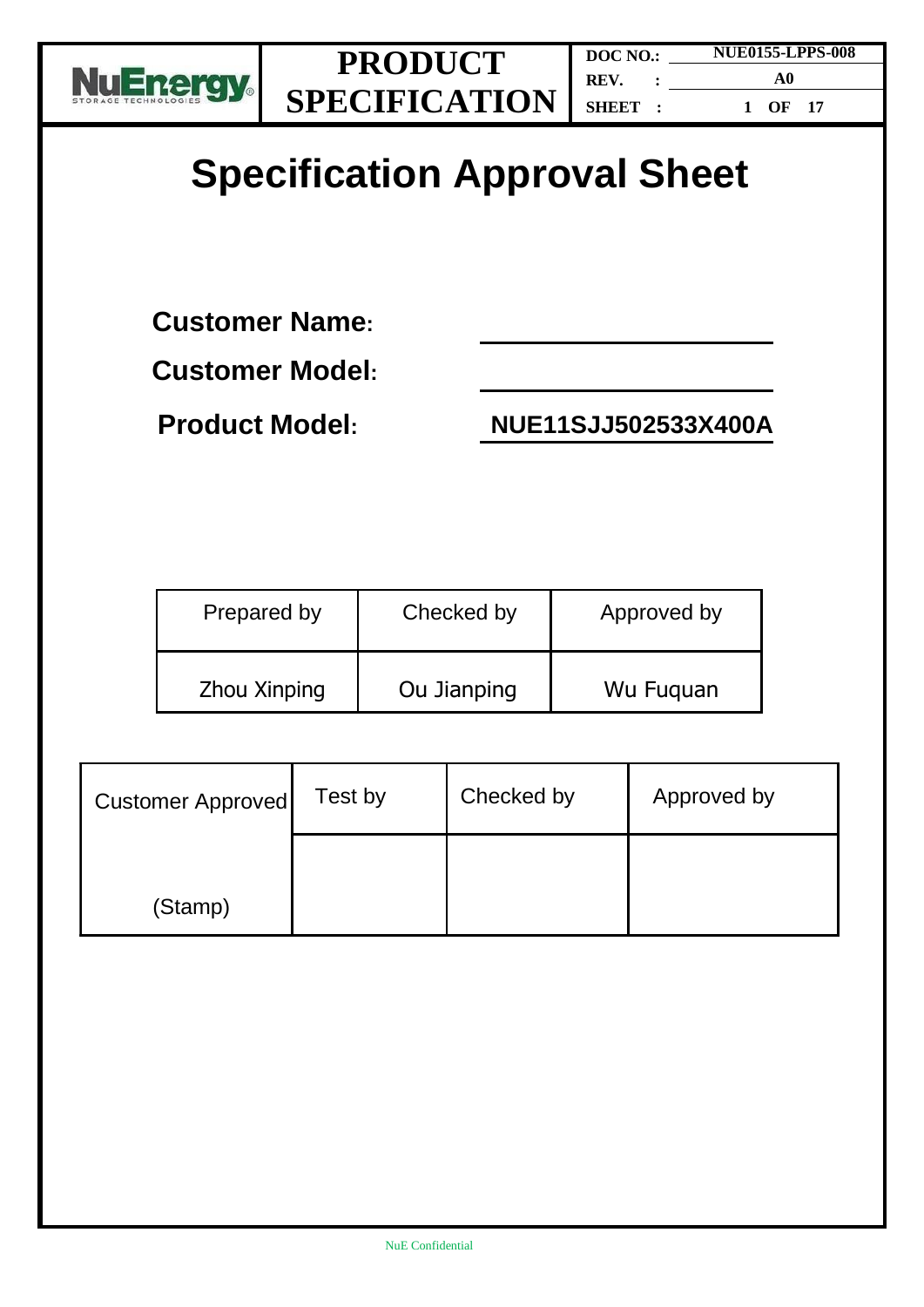



| DOC NO.: | <b>NUE0155-LPPS-008</b> |  |  |
|----------|-------------------------|--|--|
| REV.     | A0                      |  |  |
| SHEET :  | 2 OF 17                 |  |  |

**Revision History**

| <b>Revision</b> | <b>Description</b> | <b>Date</b> | Approval |
|-----------------|--------------------|-------------|----------|
|                 |                    |             |          |
| A <sub>0</sub>  | New release        | 2016-08-19  | WF       |
|                 |                    |             |          |
|                 |                    |             |          |
|                 |                    |             |          |
|                 |                    |             |          |
|                 |                    |             |          |
|                 |                    |             |          |
|                 |                    |             |          |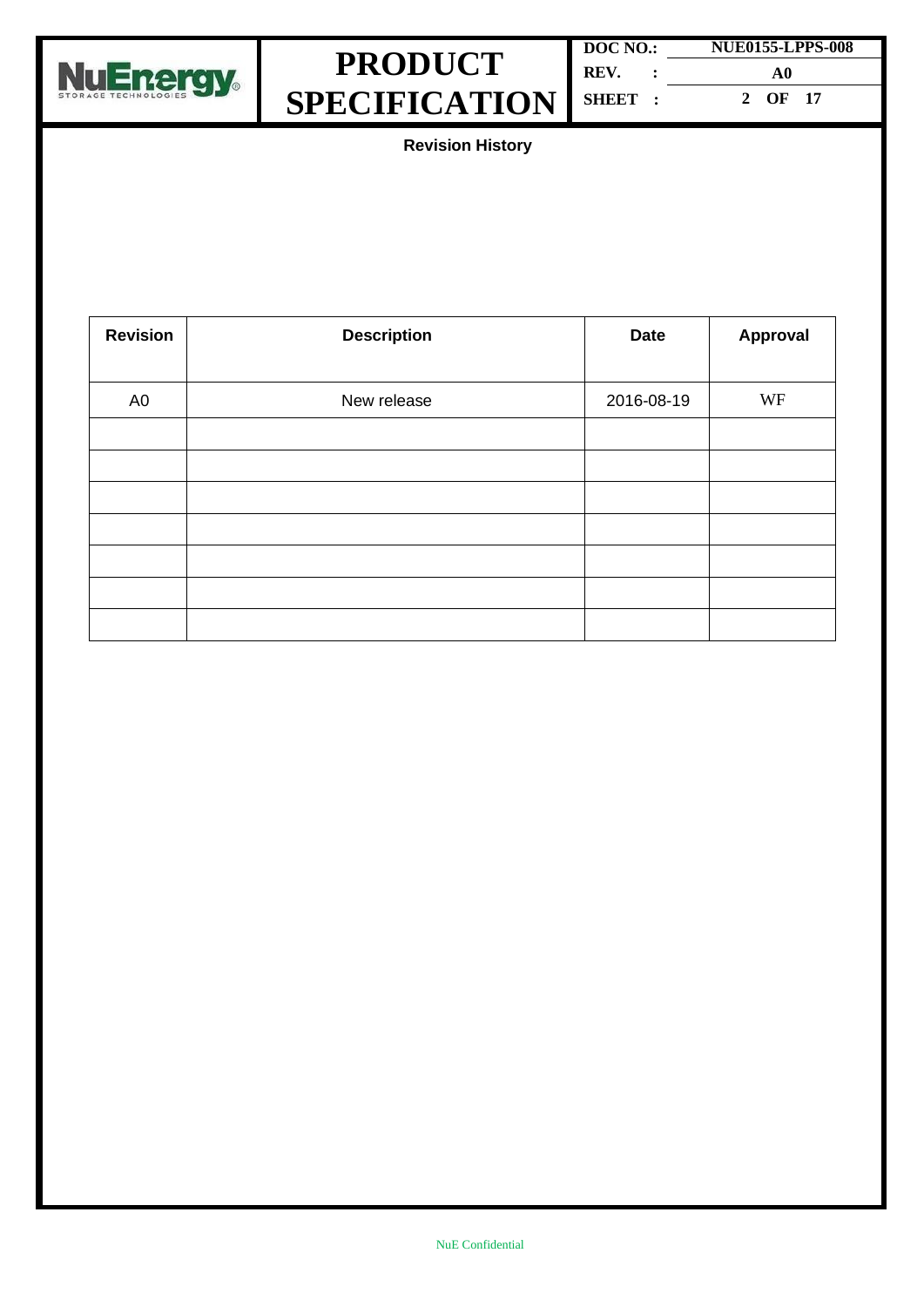

**DOC NO.: REV. : SHEET : NUE0155-LPPS-008 A0 3 OF 17**

### **Contents**

- 1. Scope
- 2. Product basic information
- 3. Battery Outline Drawing
- 4. Electrical characteristics
- 5. Condition adapting characteristics
- 6.Cell safety performance
- 7. Battery safety performance
- 8. Others
- 9. Testing requirements
- 10. Electrical Characteristics
- 11. Cell
- 12. Electric Protect Features
- 13. Schematic circuit diagram
- 14. PCB Parts List BOM
- 15. PCB Layout PCB
- 16. Packaging
- 17. Warranty, Battery Precautions and Safety Instructions

Customer Inquiry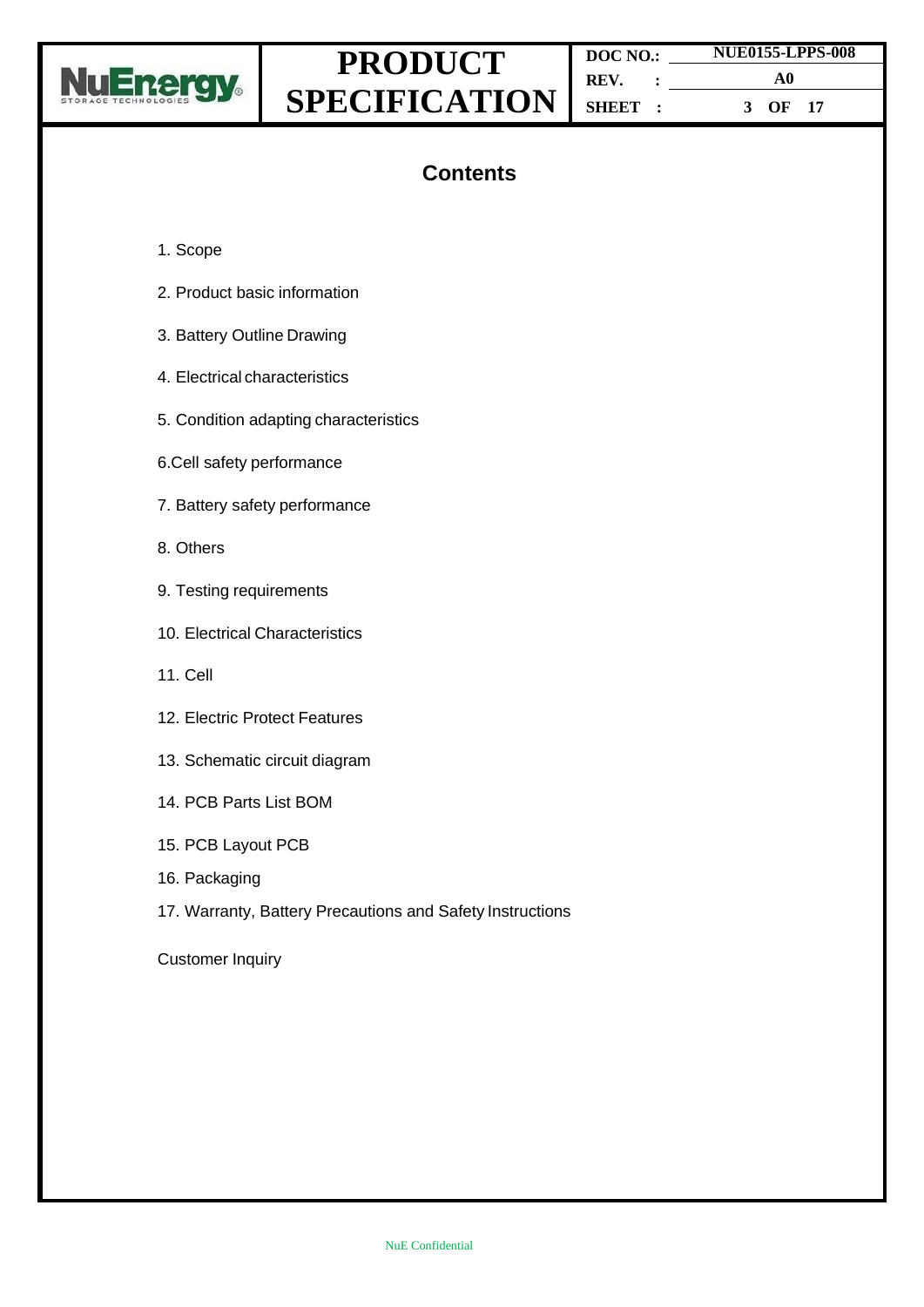

| DOC NO. |  | <b>NUE0155-LPPS-008</b> |  |  |
|---------|--|-------------------------|--|--|
| REV.    |  | A0                      |  |  |
| SHEET : |  | $OF$ 17<br>4            |  |  |

#### **1. Scope**

The specification shall be applied to Lithium-ion Polymer (LIP) rechargeable battery pack which is manufactured by NuEnergy Storage Technologies.

#### **Reference standard**

GB/T 18287-2013IEC/EN61960UL1642

#### **2. Product basic information**

| <b>Items</b>                            | <b>Parameter</b>                                            |                           |  |
|-----------------------------------------|-------------------------------------------------------------|---------------------------|--|
| Battery model                           | 502533                                                      |                           |  |
| Design scheme                           | S-8261ABJMD-G3JT2x +8205                                    |                           |  |
| Nominal voltage                         | 3.7V                                                        |                           |  |
| Minimum capacity                        | 400mAh (0.2C discharge)                                     |                           |  |
| Typical capacity                        | 420mAh (0.2C discharge)                                     |                           |  |
| Charging voltage                        | 4.2V                                                        |                           |  |
| Discharging cut-off voltage             | 3.0V                                                        |                           |  |
| Standard charging                       | 0.2C /4.2V                                                  |                           |  |
| Max charging                            | 1.0C /4.2V                                                  |                           |  |
| Standard discharging                    | 0.2C/3.0V                                                   |                           |  |
| Max discharging                         | 1.0C/3.0V                                                   |                           |  |
| Weight                                  | Appr 7.4g                                                   |                           |  |
| Shipment voltage                        | $\geq 3.90V$                                                |                           |  |
| Battery pack impedance                  | ≤370mΩ                                                      |                           |  |
| Operating temperature                   | Charging:<br>$0^{\circ}$ C ~ 45 $^{\circ}$ C                |                           |  |
|                                         | Discharging: -20°C ~60°C                                    |                           |  |
| Storage (At 50% SOC and specified temp, | $-10^{\circ}$ C $-25^{\circ}$ C                             | (12 months, ≥85%)         |  |
| recoverable capacity in % vs time.)     | $-10^{\circ}$ C $-45^{\circ}$ C                             | $(6$ months, $\geq 85\%)$ |  |
|                                         | $-10^{\circ}$ C $-55^{\circ}$ C                             | $(1$ month, ≥90%)         |  |
|                                         | 20±5°C is the recommended storage temperature               |                           |  |
|                                         | There should not be any remarkable scratches, cracks, bolts |                           |  |
|                                         | cauterization, deformations, swelling, leakage and so on, o |                           |  |
| Visual Inspection                       | the surface of the cell.                                    |                           |  |
|                                         |                                                             |                           |  |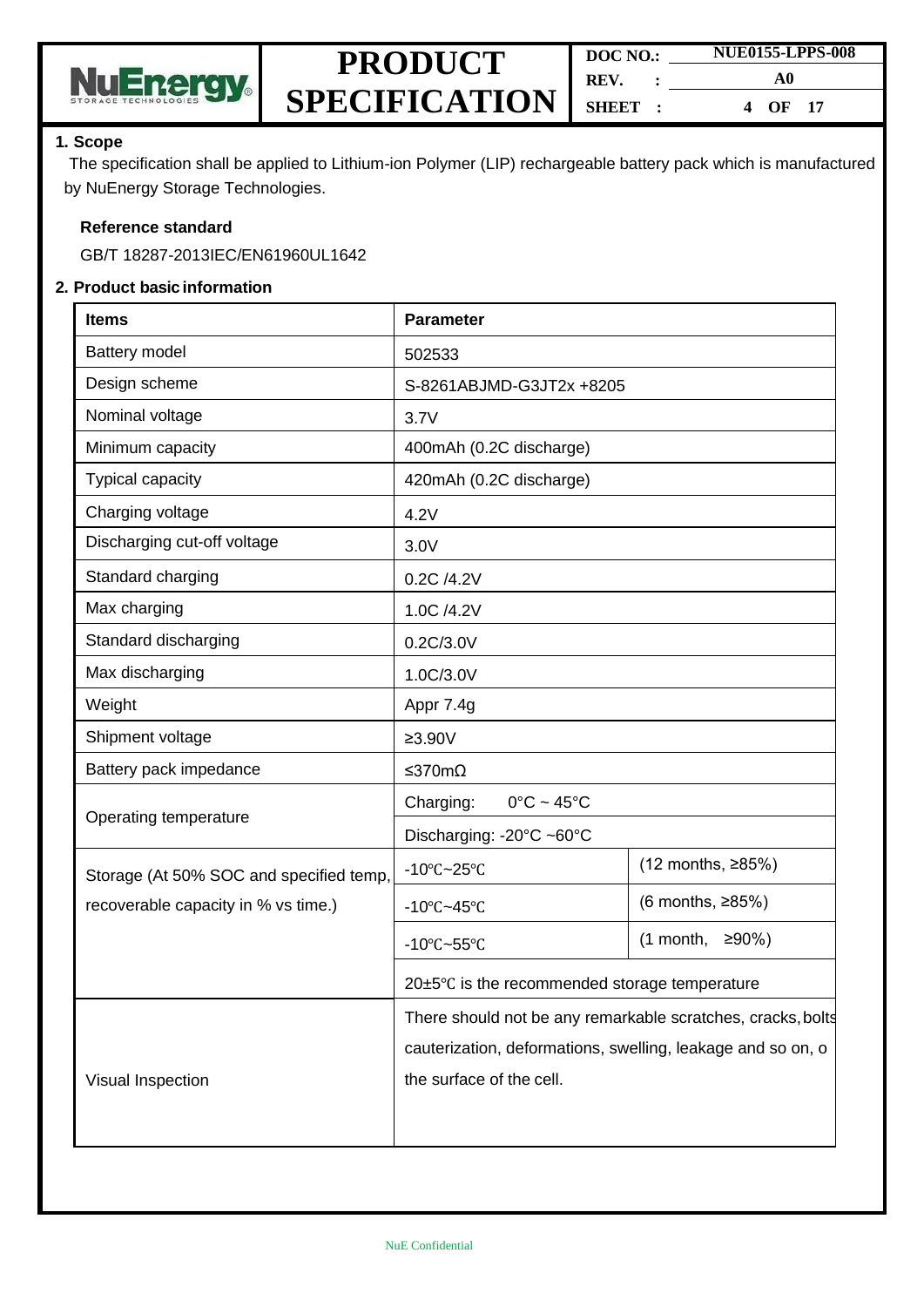

| <b>BOM (Bill of Materials)</b> |                      |                         |     |             |  |
|--------------------------------|----------------------|-------------------------|-----|-------------|--|
| NO.                            | <b>Material Name</b> | Specification           | Qty | Remark      |  |
|                                | Cell                 | 502533/400mAh/3.7V      |     | <b>RoHS</b> |  |
| 2                              | Protection board     | <b>PCB9437</b>          |     | <b>RoHS</b> |  |
|                                | Wire                 | Red Wire UL3302#32(P+)  |     | <b>RoHS</b> |  |
| 3                              |                      | Black WireUL3302#32(P-) |     | <b>RoHS</b> |  |
|                                |                      | Connector JST-PH-2.0    |     | <b>RoHS</b> |  |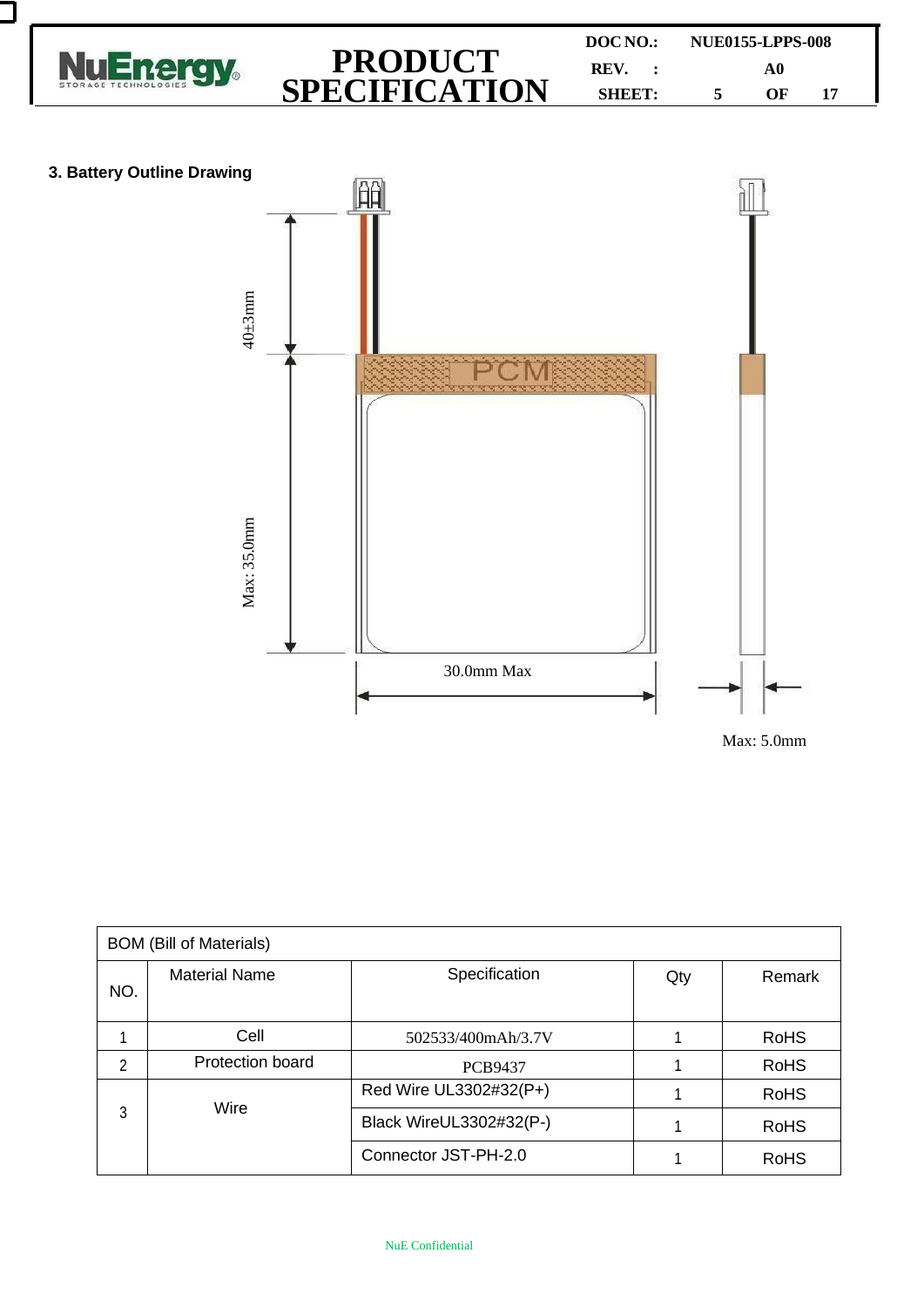

| DOC NO.: | <b>NUE0155-LPPS-008</b> |  |
|----------|-------------------------|--|
| REV.     | A0                      |  |
| SHEET :  | 6 OF<br>17              |  |

#### 4. **Electrical characteristics**

| No.                       | <b>Items</b>              | <b>Test Method</b>                                                                                                                                                     | <b>Criteria</b> |  |  |
|---------------------------|---------------------------|------------------------------------------------------------------------------------------------------------------------------------------------------------------------|-----------------|--|--|
| 1                         | <b>Standard Charge</b>    | Charging the cell initially with constant current at 0.2C<br>and then with constant voltage at 4.2V till charge current<br>declines to 0.02C.                          | N/A             |  |  |
| $\overline{2}$            | <b>Minimal Capacity</b>   | The capacity means the discharge capacity of the cell,<br>which is measured with discharge current of 0.2C with<br>3.0V cut-off voltage after the standard charge.     | ≥400mAh         |  |  |
| 3                         | Charge/Discharge<br>Cycle | The capacity on 0.2C discharge shall be measured after<br>300 cycles of 0.2C charge and discharge at 23±2°C.                                                           | Capacity≥80%    |  |  |
| 4                         | Retention<br>Capability   | After full charging, storing the battery 28 days with 20 $\pm$<br>5°C condition, and then staying 1 hours with discharge<br>current of 0.2C till 3.0V cut-off voltage. | Capacity≥85%    |  |  |
| <b>※ Typical capacity</b> |                           |                                                                                                                                                                        |                 |  |  |

The capacity means the average discharge capacity of the cell, which is measured with discharge

current of 0.2C with 3.0V cut-off voltage after the standard charge at 23±2℃ environment temperature,

unit: mAh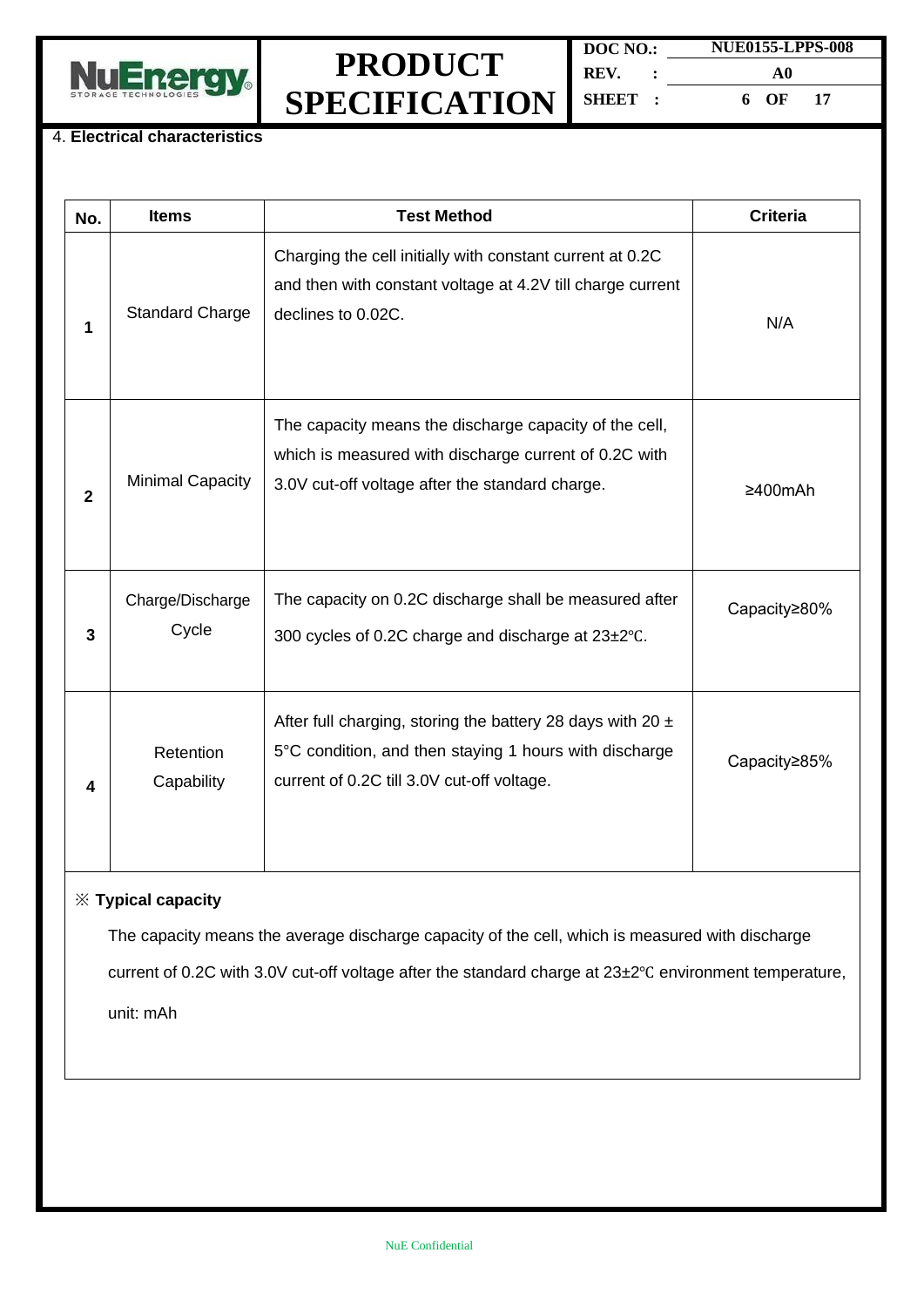

| DOC NO.: |  | <b>NUE0155-LPPS-008</b> |     |
|----------|--|-------------------------|-----|
| REV.     |  | A0                      |     |
| SHEET:   |  | 7 OF                    | -17 |

#### **5. Condition adapting characteristics**

| No.            | <b>Items</b>                                | <b>Test Method</b>                                                                                                                                                                                                                             | <b>Criteria</b>                                                                                                                          |
|----------------|---------------------------------------------|------------------------------------------------------------------------------------------------------------------------------------------------------------------------------------------------------------------------------------------------|------------------------------------------------------------------------------------------------------------------------------------------|
| 1              | Constant<br>temperature<br>and Humidity     | After standard charging,<br>put cell into the box that the<br>humidity ranges<br>temperature is 40±2°Cand the<br>between 9095% for 48hours, then put it at 23±2°Cfor 2<br>hours, then discharge with current of 0.2C to thecut-off<br>voltage. | No distortion, no rust, no<br>leakage, no venting, no<br>rupture, no fire, no<br>explosion, the discharge<br>time is not less than 3hrs. |
| $\overline{2}$ | <b>High Temperature</b><br>Performance Test | After full charging, put the cell into box with high<br>temperature of $55^{\circ}$ C $\pm 2^{\circ}$ C for 2h, then discharge with current of<br>1.0C to the cut-off voltage.                                                                 | No distortion, no rupture, no<br>fire, no smoke or leakage<br>Discharge time≥51min                                                       |
| $\mathbf{3}$   | Low Temperature<br>Performance Test         | After full charging, put the cell into box with low<br>temperature of $-10\pm2\degree$ C for $16\sim24h$ , then discharge with<br>current of 0.2C to the cut-off voltage.                                                                      | No distortion, no rupture, no<br>fire, smoke or leakage<br>Discharge time≥3h                                                             |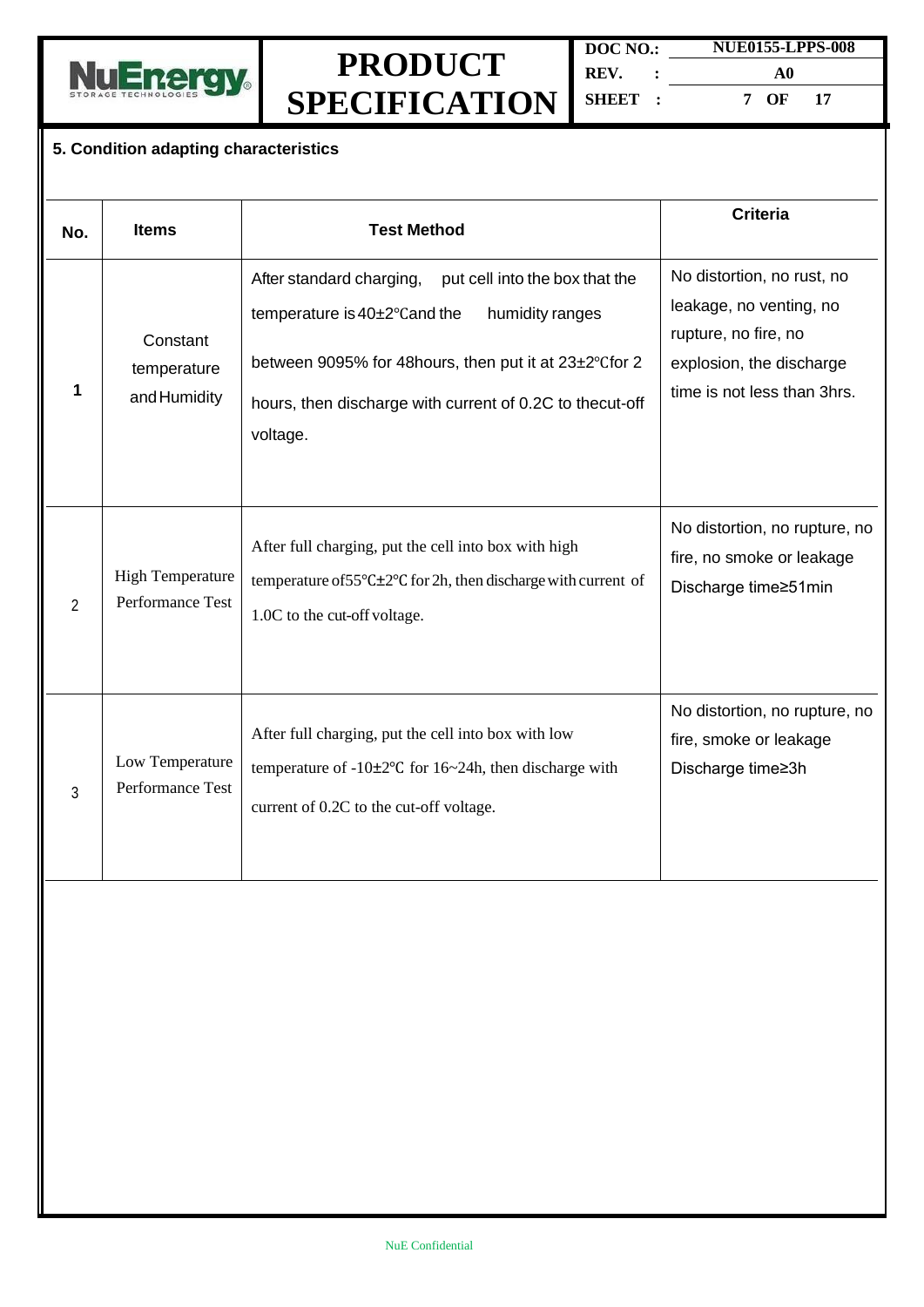

#### **6. Cell safety performance**

| No.            | <b>Items</b>                             | <b>Test Method</b>                                                                                                                                                                                                                       | <b>Criteria</b>           |
|----------------|------------------------------------------|------------------------------------------------------------------------------------------------------------------------------------------------------------------------------------------------------------------------------------------|---------------------------|
| 1              | Cell<br>Overcharge                       | After discharge to limit voltage, charged at constant current<br>of 3C and constant voltage of 4.6V, while voltage reaches to<br>the max, if charging continued over 7 hours or temperature<br>is 20% less than the top, close the test. | No explosion and no fire. |
| $\overline{2}$ | External<br>Short-circuit<br><b>Test</b> | Cell terminals are short-circuited to discharged state less<br>than 0.1V or longer time with a resistance of $50 \text{m}\Omega$ or less.<br>Tests are to be conducted at room temperature.                                              | No explosion and no fire. |
| 3              | Over-<br>Discharge<br><b>Test</b>        | Cell is discharged at a current of 1C rate for 2.5 hours. (If<br>current stops by safety or passive circuit on the battery, test<br>is finished.).                                                                                       | No explosion and no fire. |
| 4              | <b>Crush Test</b>                        | Crush between two flat plates. Applied force is about 13kN.                                                                                                                                                                              | No explosion and no fire. |
| 5              | Impact Test                              | Impact between bar (15.8mm diameter) and 9.1Kg falling<br>material (at a height of 6.1cm). Bar is laid across the center<br>of the test sample.                                                                                          | No explosion and no fire. |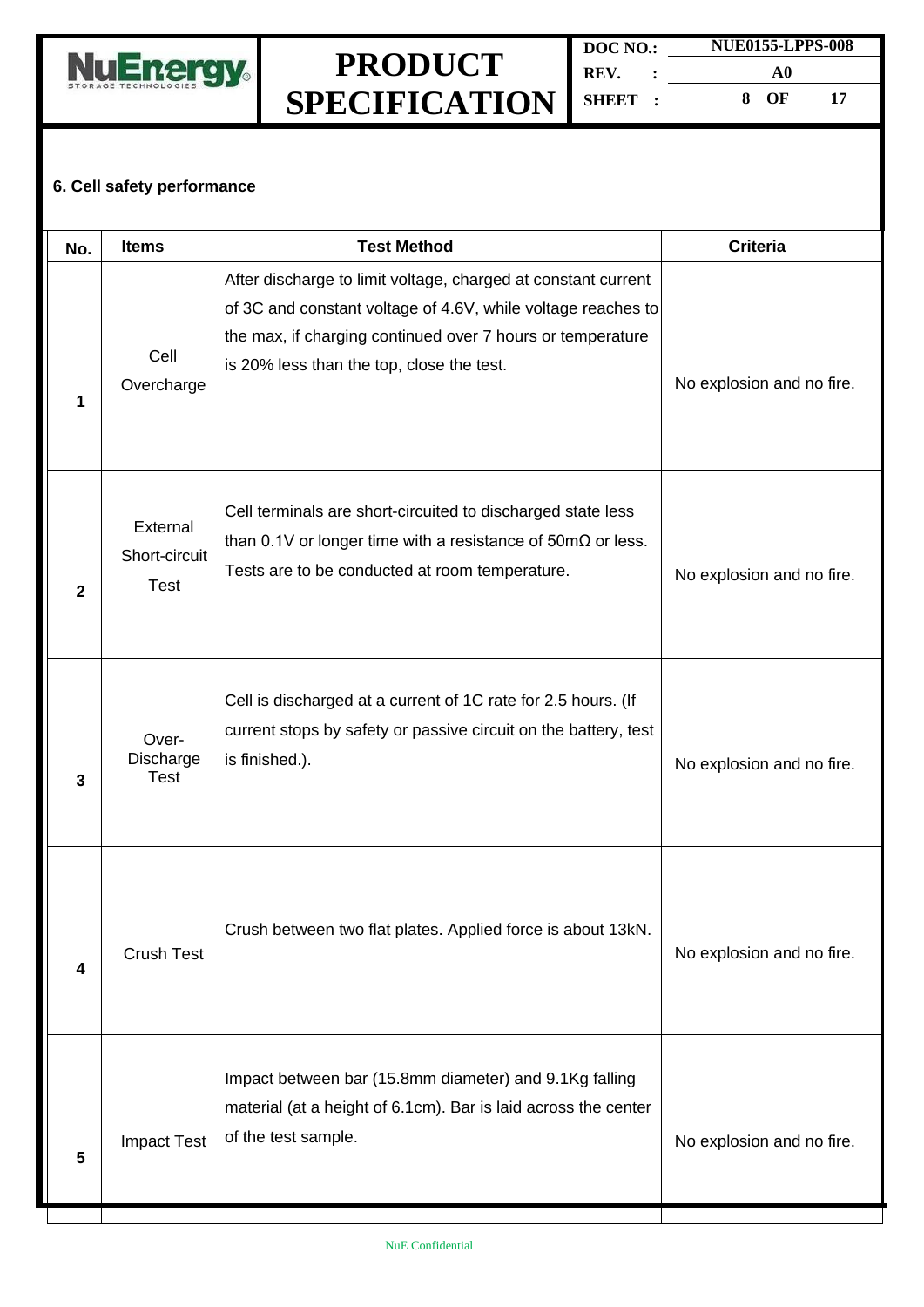|   |                      |                                                                                                                                                                                                                                                                                                      | <b>PRODUCT</b><br><b>SPECIFICATION</b>                                                                                                                                                                                     | DOC NO.:<br>REV.<br><b>SHEET</b>                | <b>NUE0155-LPPS-008</b><br>${\bf A0}$<br>9<br>OF<br>17 |
|---|----------------------|------------------------------------------------------------------------------------------------------------------------------------------------------------------------------------------------------------------------------------------------------------------------------------------------------|----------------------------------------------------------------------------------------------------------------------------------------------------------------------------------------------------------------------------|-------------------------------------------------|--------------------------------------------------------|
| 6 | Drop                 |                                                                                                                                                                                                                                                                                                      | After standard charging, the cell is to be dropped from a<br>height of 1.2 meter onto a thickness of 20mm board, dropped<br>once in the positive and negative directions of three mutually<br>perpendicular X, Y, Z axes.  | No leakage, no smoke,<br>no fire, no explosion. |                                                        |
| 7 | <b>Vibration Tes</b> | Fixed the fully charged cell to vibration table and subjected<br>to vibration cycling that the frequency is to be varied at the<br>rate of 1Hz per minute between 10Hz and 55Hz, the<br>excursion of the vibration is 0.8mm. The cell shall be<br>vibrated for 90 ~100 minutes per axis of XYZ axes. |                                                                                                                                                                                                                            |                                                 | No explosion, no fire, no<br>leakage.                  |
| 8 | Heating              |                                                                                                                                                                                                                                                                                                      | After standard charging, put cell in the baking oven and<br>start, the temperature of the oven is to be raised at a rate of<br>5±2°C per minute to a temperature of 130±2°C, remain for<br>30 minutes at that temperature. |                                                 | No explosion and no fire.                              |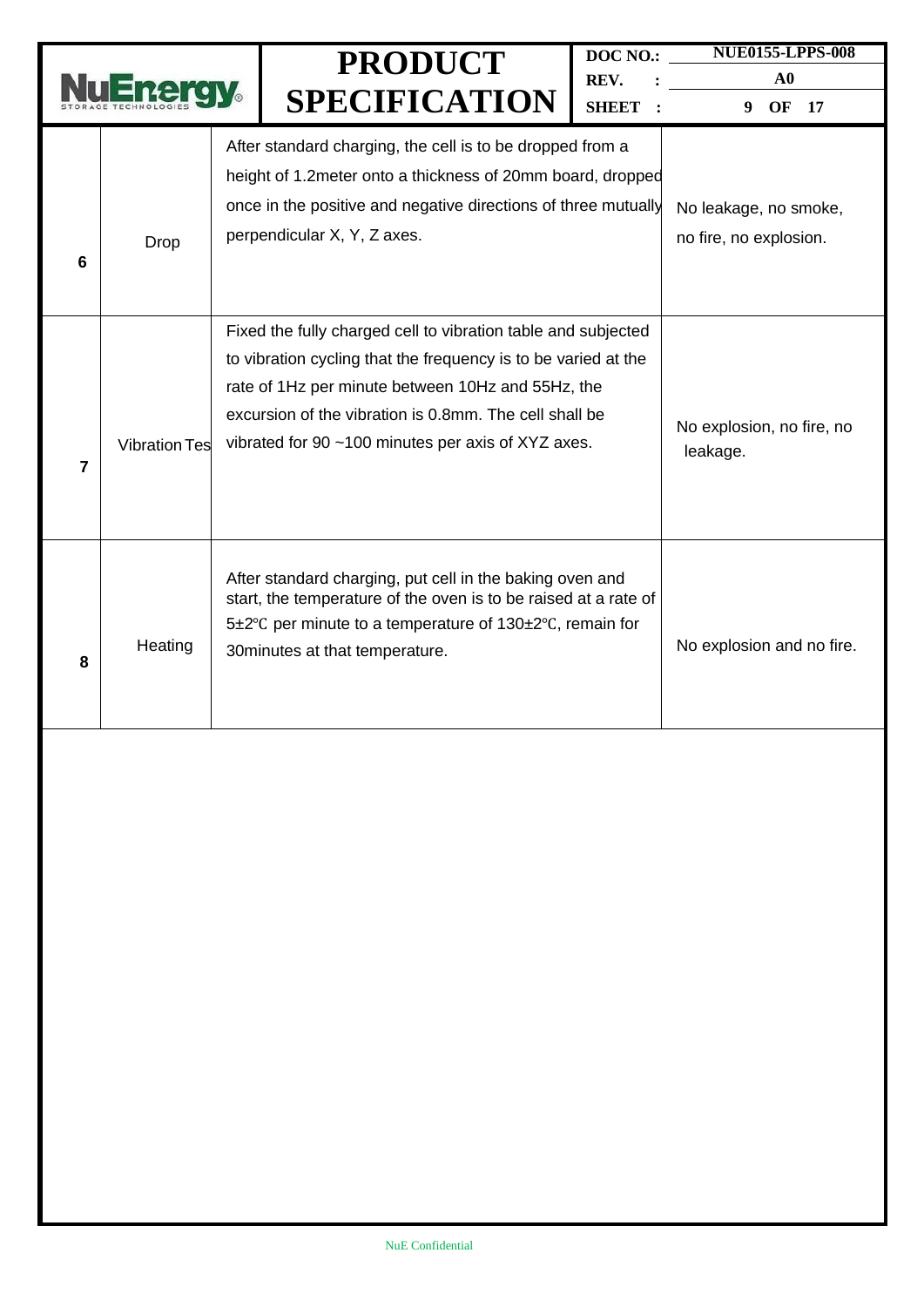

| DOC NO.: | NUE0155-LPPS-008 |
|----------|------------------|
| REV.     | A0               |
| SHEET :  | 10 OF 17         |

#### **7. Battery safety performance**

| 1              | Overcharge<br>protection        | After battery charge finished, then charge the battery for 8<br>hours with a power which can provide 2 times more than<br>nominal voltage and 2C <sub>5</sub> A current.                                                                                | No fire, no explosion. The<br>electrical properties of<br>normal.                           |
|----------------|---------------------------------|---------------------------------------------------------------------------------------------------------------------------------------------------------------------------------------------------------------------------------------------------------|---------------------------------------------------------------------------------------------|
| $\overline{2}$ | Over<br>discharge<br>protection | After the battery is fully charged, discharge at $20\pm5^{\circ}$ C<br>conditions with 0.2C <sub>5</sub> A until the battery voltage drops to the<br>over discharge voltage, then discharge with a $30\Omega$ resister for<br>24 hours.                 | No fire, no explosion. The<br>electrical properties of<br>normal.                           |
| 3              | Short<br>protection             | After standard charging, connect the positive and negative<br>terminals of the cell with copper wire having a maximum<br>resistance load of 0.1 $\Omega$ at room temperature, the test is<br>discontinued when the surface temperature lower than 10°C. | The battery shall no<br>rupture, smoke, catch fire,<br>or leakage.<br>Battery Voltage ≥3.6V |

#### **8. Others**

Any matters that this specification doesn't cover should be conferred between the customer and NuE.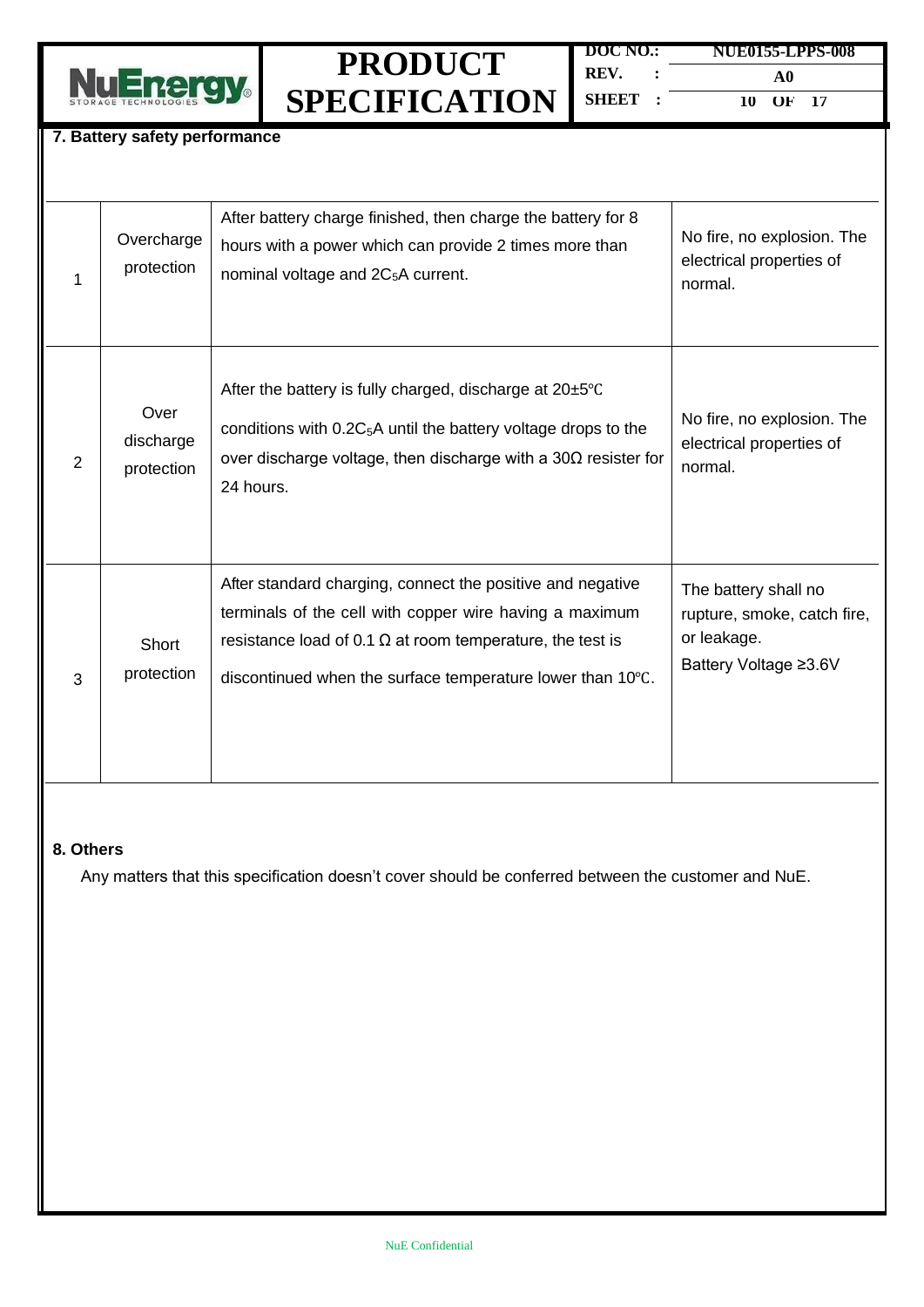

#### **9. Testing requirements**

- 1. Battery testenvironment
	- Temperature: 23±2℃

Relative humidity: 60± 20% RH

Atmospheric pressure: 86106 KPa

2. Measuring instrumentationrequirements

Voltage instrumentation requirements: Measuring the voltage meter accuracy no less than 0.5 magnitude Current instrumentation requirements: Measuring the current meter accuracy no less than 0.5 magnitude Time instrumentation requirements: Measuring the time meter accuracy no less than 0.1%

Temperature instrumentation requirements: Measuring the temperature meter accuracy no less than 0.5 ℃

Impedance instrumentation requirements: Measuring impedance should by sinusoidal alternating (1KHZ) test

#### **10. Electrical Characteristics**

#### 10.1 Battery charge/discharge

1. Full charged definition

With charging voltage 4.2V, current 0.2C continued to charge the battery pack, when charging current drops to 0.02C charging is terminated, shall be full charged.

2. Full discharged definition

Standard discharge current 0.2 C for continuous discharge, when the voltage drops to discharge cut-off voltage 3.0V discharge is terminated, shall be full discharged.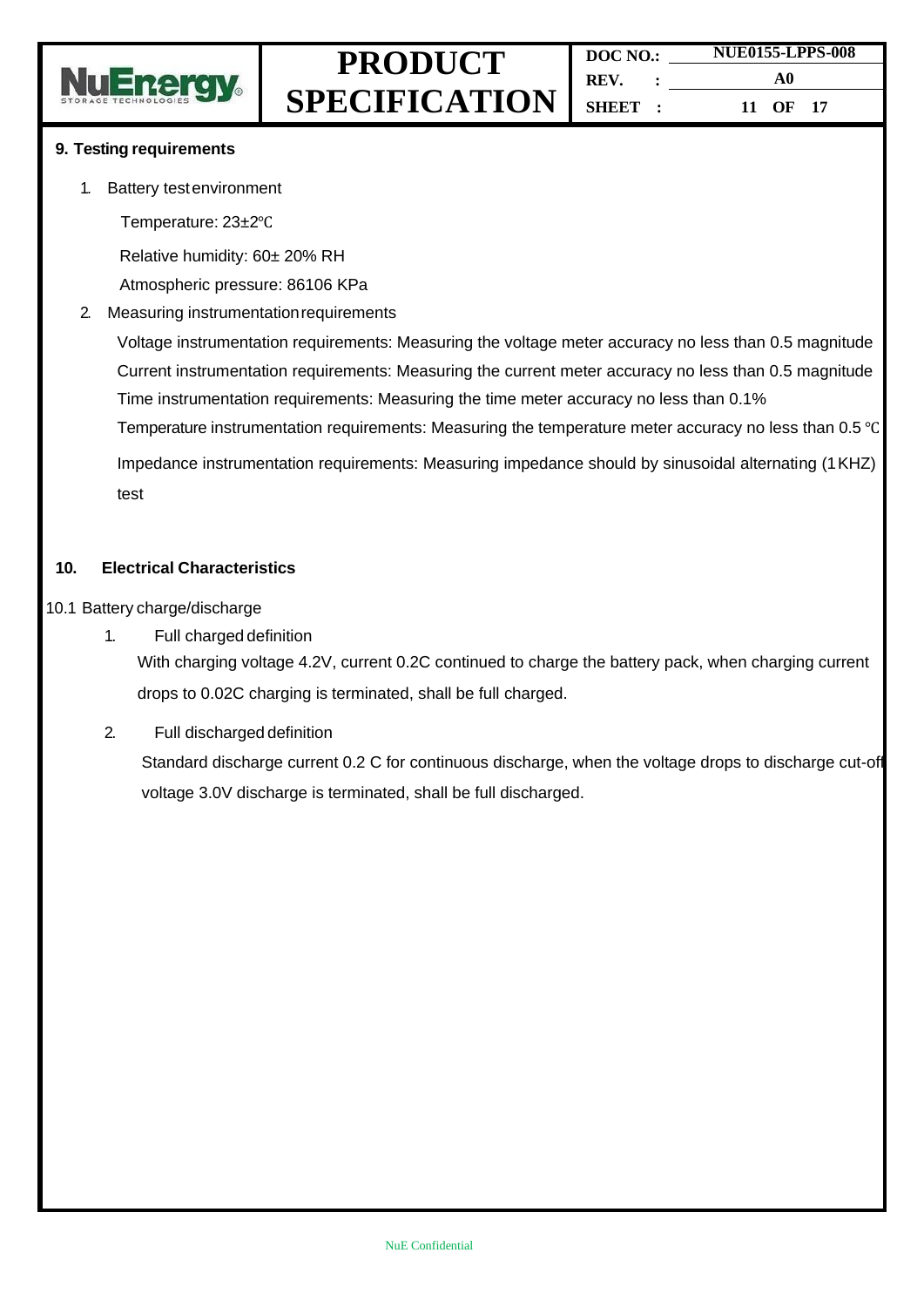

#### **11.** Cell

#### 1. Performanceparameters

| No. | Project               |   | Specification   | <b>Remarks</b>                        |       |
|-----|-----------------------|---|-----------------|---------------------------------------|-------|
| 1   | Cell minimum capacity |   | 400mAh          | 0.2C discharge                        |       |
| 2   | Initial impedance     |   | ≤270mΩ          | 1kHz AC Impedance                     |       |
| 3   | Nominalvoltage        |   | 3.7V            |                                       |       |
|     | <b>Dimensions</b>     | т | 5.0mm Max       | <b>Thickness</b>                      |       |
|     |                       |   | W               | 26.0mm Max                            | Width |
| 4   |                       |   | 33.5mm Max      | Cell length not including Tab sealant |       |
|     |                       | A | $5.3 \pm 1.3$ m | Distance of tab center                |       |
|     |                       | B | $2.0 + 0.2$ mm  | Tab width                             |       |

#### 2. Cell outline drawing

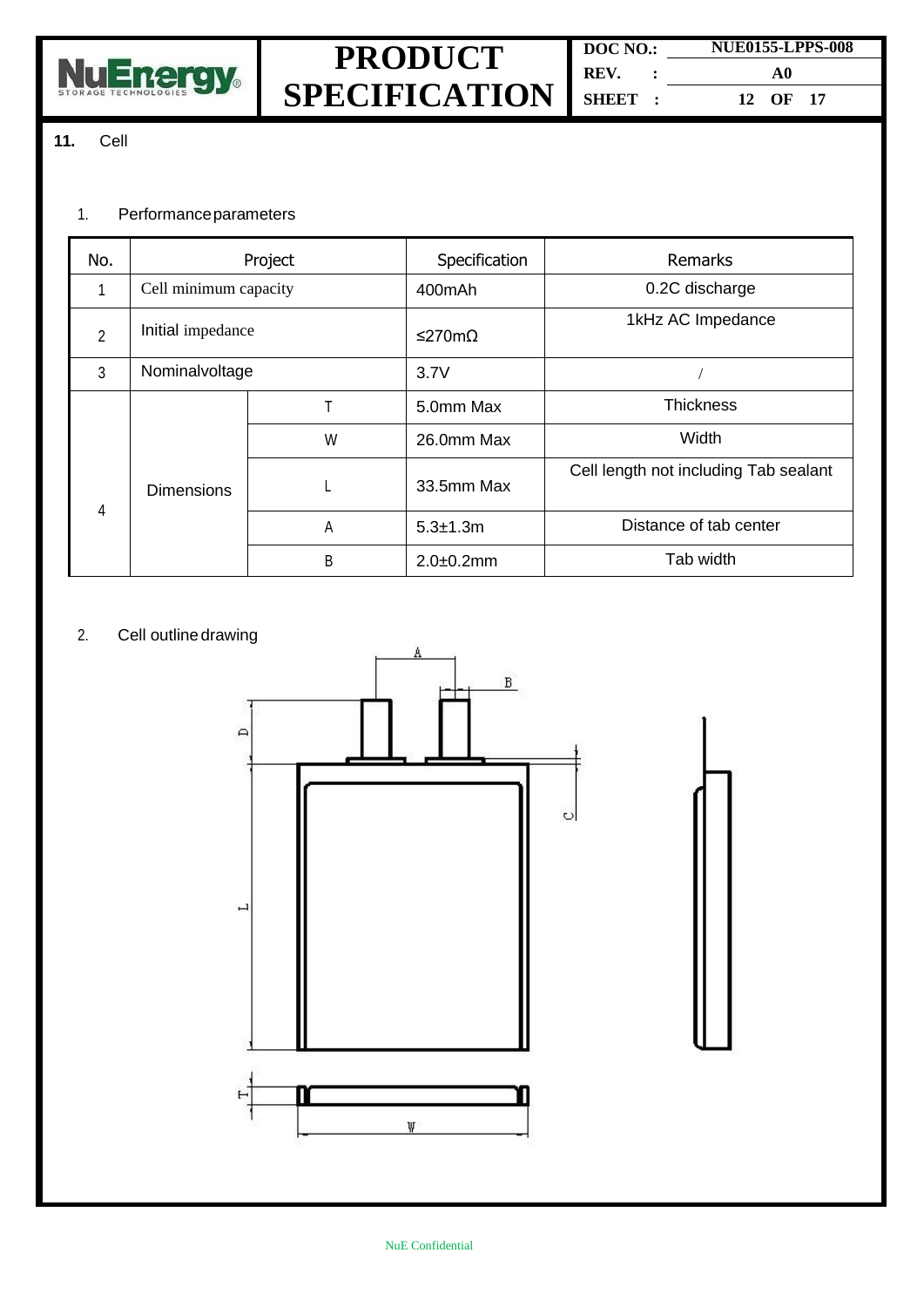

| DOC NO.: | <b>NUE0155-LPPS-008</b> |  |  |
|----------|-------------------------|--|--|
| REV.     | A0                      |  |  |
| SHEET R  | 13 OF 17                |  |  |

#### **12. Electric Protect Features**

| Item                      | Symbol                 | Content                                 | Criterion                          |
|---------------------------|------------------------|-----------------------------------------|------------------------------------|
|                           | V <sub>DET1</sub>      | Over charge detection voltage           | 4.28±0.05V                         |
| Over charge Protection    | tV <sub>DET1</sub>     | Over charge detection delay time        | 0.961.4s                           |
|                           | <b>VREL1</b>           | Over charge release voltage             | 4.08±0.05V                         |
|                           | V <sub>DET2</sub>      | Over discharge detection voltage        | $3.0 + 0.10V$                      |
| Over discharge protection | tV <sub>DET2</sub>     | Over discharge detection delay time     | 115173ms                           |
|                           | V <sub>REL2</sub>      | Over discharge release voltage          | $3.0 + 0.10V$                      |
|                           | V <sub>DET3</sub>      | Over current detection voltage          | 80±30mv                            |
| Over current protection   | $I_{DP}$               | Over current detection current          | 1.03.0A                            |
|                           | tV <sub>DET3</sub>     | Detection delay time                    | 7.211.0ms                          |
|                           |                        | Release condition                       | Cut load                           |
|                           |                        | Detection condition                     | <b>Exterior short circuit</b>      |
| Short protection          | <b>T</b> SHORT         | Detection delay time                    | 220380µs                           |
|                           |                        | Release condition                       | Cut short circuit                  |
| Interior resistance       | R <sub>DS</sub>        | Main loop electrify resistance          | $V_c = 4.2 VR_{DS} \le 70 m\Omega$ |
| Current consumption       | <b>I</b> <sub>DD</sub> | Current consumes in normal<br>operation | 3.0µA Type 7.0µAMax<br>0V Charging |
| 0V Prohibition /allowance |                        | allowance                               |                                    |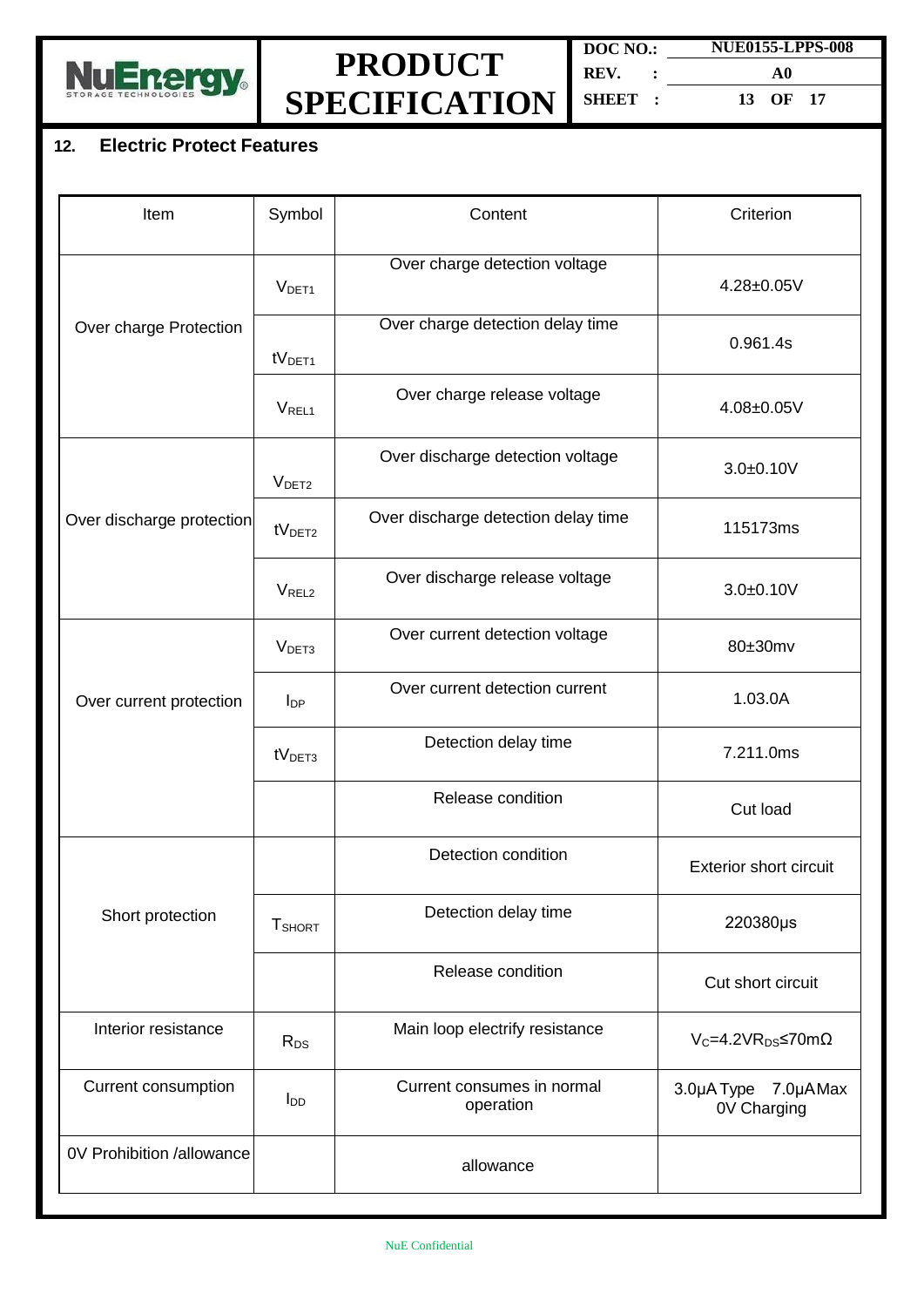

| DOC NO.: | <b>NUE0155-LPPS-008</b> |  |  |
|----------|-------------------------|--|--|
| REV.     | A0                      |  |  |
| SHEET :  | 14 OF 17                |  |  |

#### **13. Schematic circuit diagram**



### **14. PCB Parts List BOM**

| Item | Part Name  | Description            | QTY              | Footprint | Supplier     | Remark |
|------|------------|------------------------|------------------|-----------|--------------|--------|
|      | U1         | S-8261ABJMD-<br>G3JT2x | 1 <sub>pcs</sub> | SOT-23-6  | <b>SEIKO</b> |        |
| 2    | U2         | 8205                   | 1 <sub>pcs</sub> | SOT-23-6  |              |        |
| 6    | <b>PCB</b> | <b>PCB9437</b>         | 1 <sub>pcs</sub> |           |              |        |

### **15. PCB Layout PCB**

Top Layer



Bottom Layer

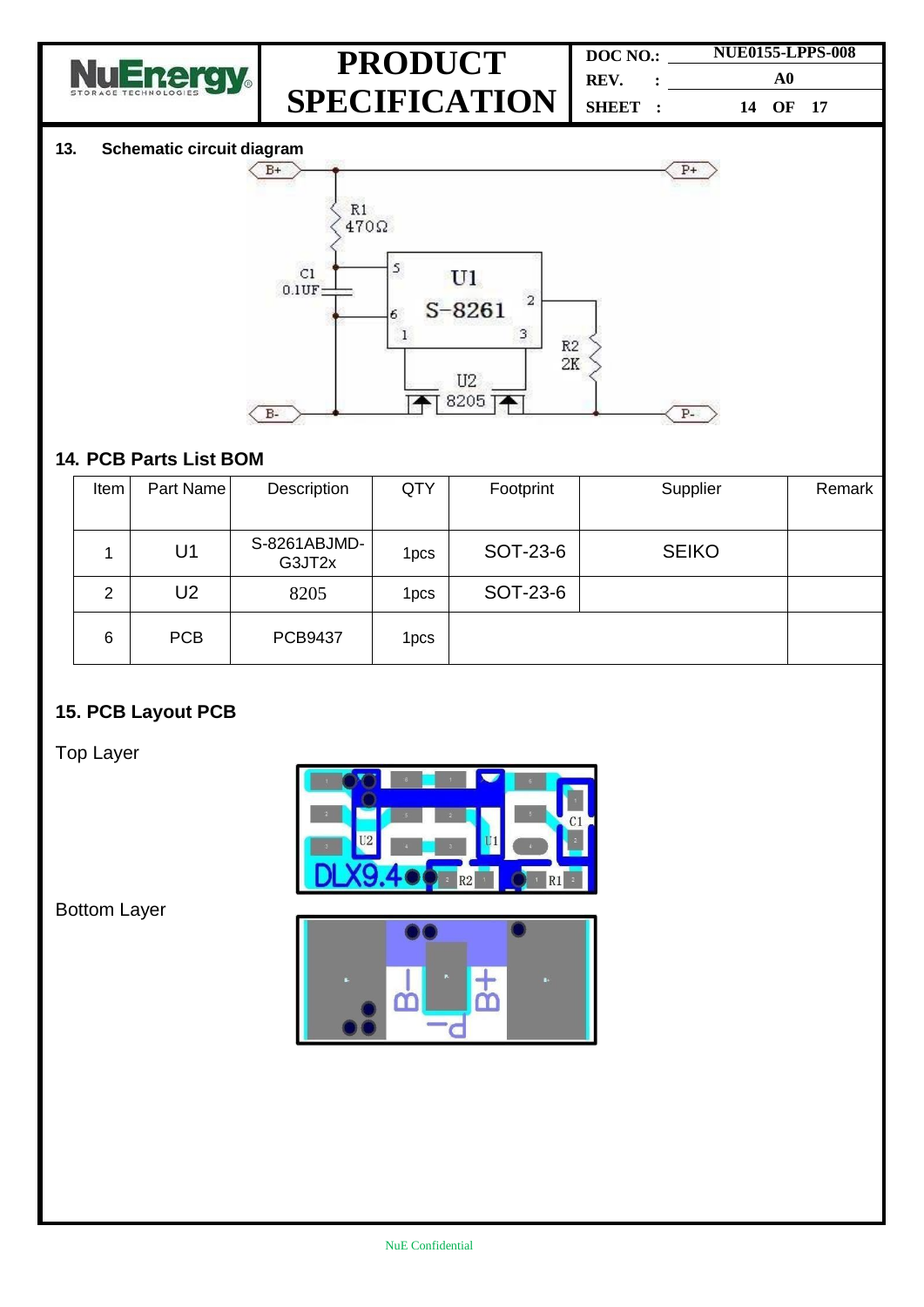

| DOC NO.: | <b>NUE0155-LPPS-008</b> |  |  |
|----------|-------------------------|--|--|
| REV.     | A0                      |  |  |
| SHEET :  | 15 OF 17                |  |  |

### **16. Packaging**

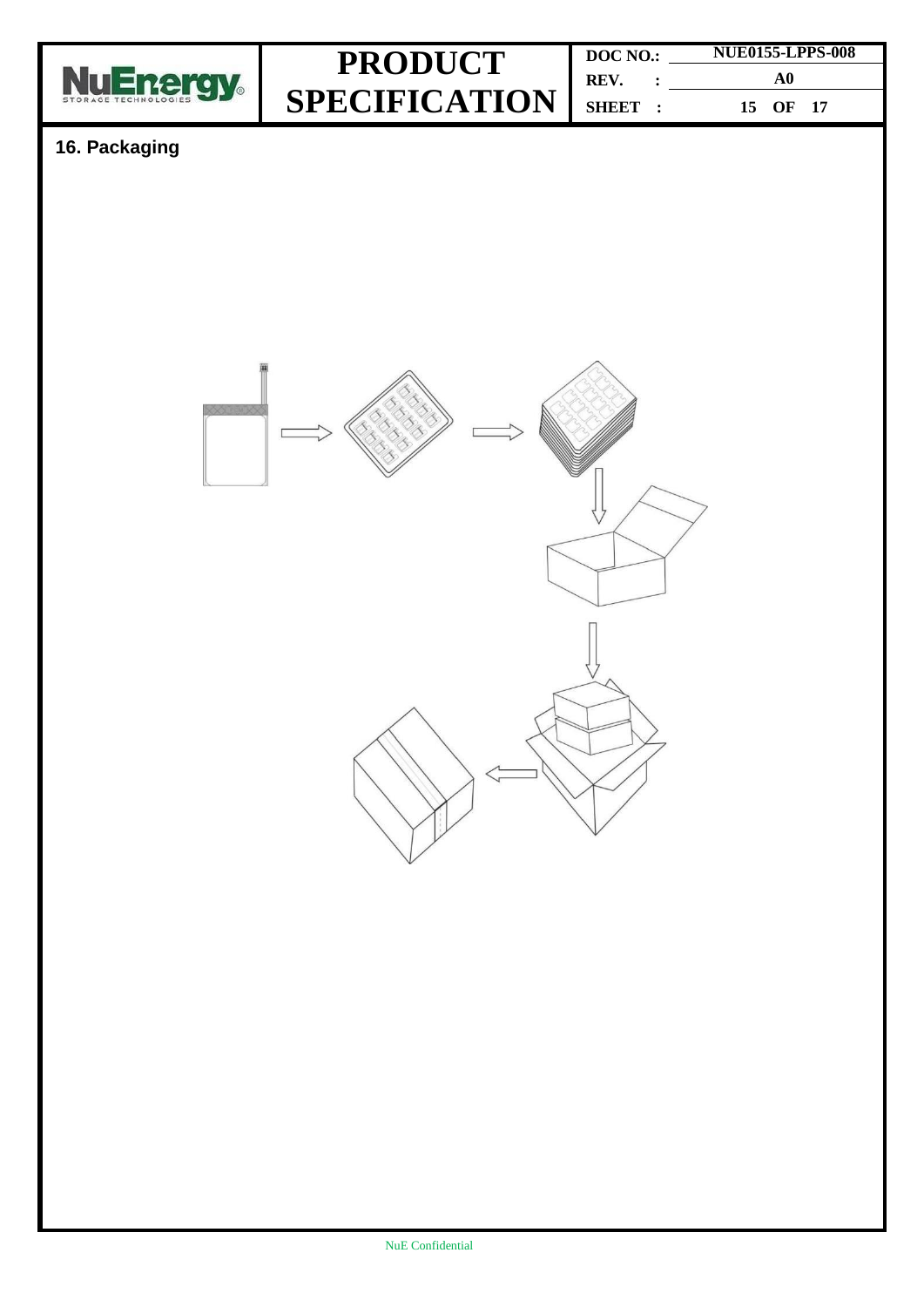

**DOC NO.: REV. : SHEET : NUE0155-LPPS-008 A0 16 OF 17**

#### **17. Warranty, Battery Precautions and Safety Instructions**

Please be sure to take to comply with the specifications and the following precautions to use with batteries, if any incidents occur due to not following the specification parameters, and maintenance conditions, NuEnergy Storage Technologies will not accept anyresponsibility. Limited Warranty Period is 1 year from date of manufacture.

- Maintenance: Please use 0.5C charge current to charge up battery to 60% SOC every 3-6 months to prevent over discharge and degradation while in storage. Every 12 months a full cycle shall be performed to prevent degradation.
- Before Use the battery, carefully read the instruction manual and battery labels.
- Needto usetheoriginalbattery charger andshould beplacedinadry ventilatedplace.
- Such as long-term when not in use, the battery charger to charge state halffull, remove the battery from the device and separated, to avoid metal contact with the battery, causing short-circuit or damage to the phenomenon.
- Inuse orduring storage, battery found there has been high fever, leakage, odor, distortion andother anomalies, please stop using it immediately and stay away from the battery.
- Donot short-circuitthebattery positive andnegative, andcareful nottoallowthe battery tomoisture, toavoid danger.
- When usingkeepaway from heat,Highpressure environments, and donotbeat,hitthe battery.

Battery end of life should be immediately removed from the equipment, please properly handle security of spent batteries, do notput intofireor water.